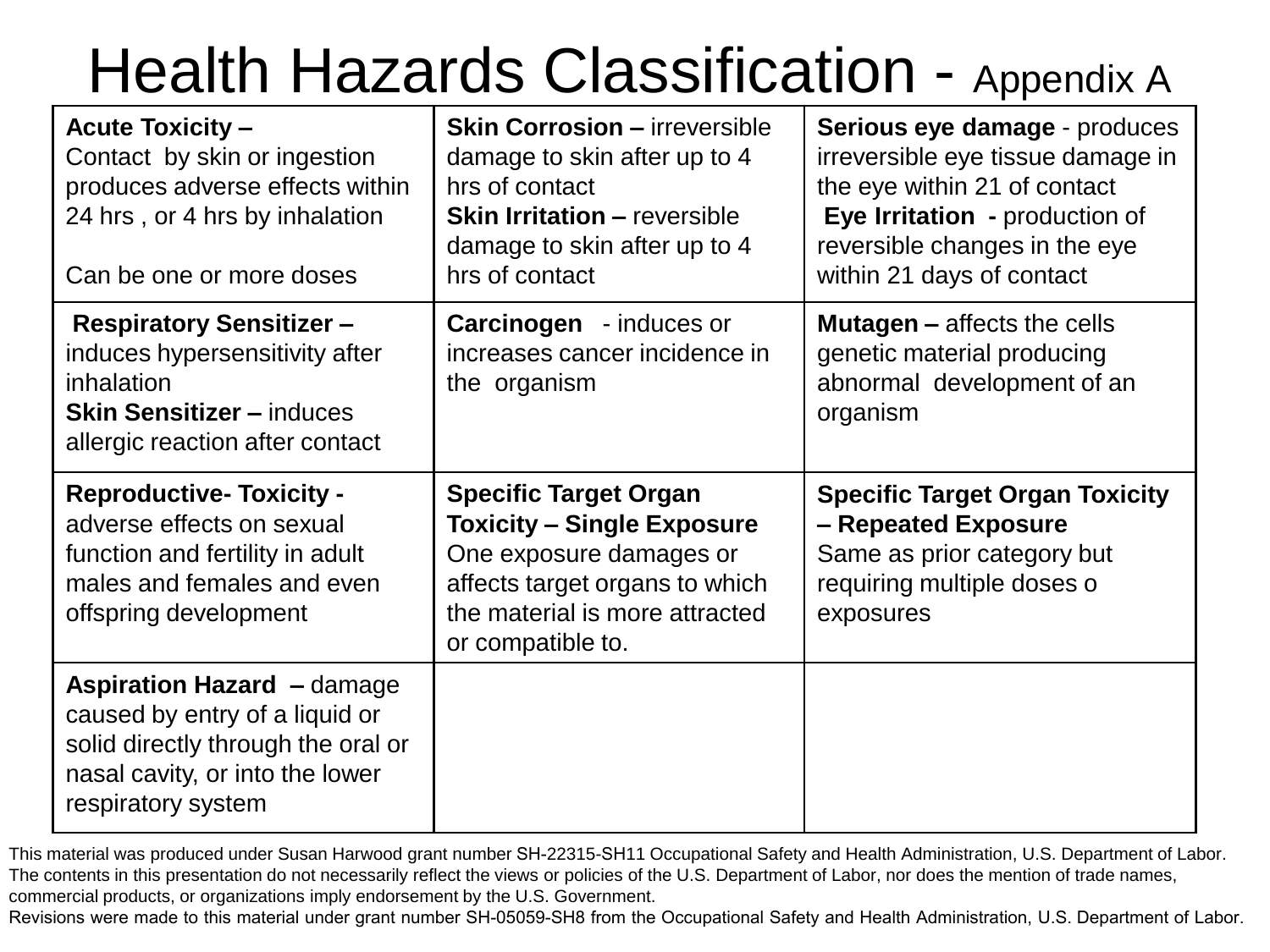## Physical Hazards Classification Appendix B

| <b>Flammable Gases-</b><br>gas that burns at a given<br>temperature and<br>pressure                   | <b>Flammable Aerosols-</b><br>contained under<br>pressure, discharges<br>particles in suspension,<br>or as a foam, paste,<br>powder, liquid or gas | <b>Flammable Liquids -</b><br>Any liquid with a flash<br>point of 93 degrees C<br>$(199.4 F)$ or less. | <b>Flammable Solids -</b><br>easily combustible<br>through friction                             |
|-------------------------------------------------------------------------------------------------------|----------------------------------------------------------------------------------------------------------------------------------------------------|--------------------------------------------------------------------------------------------------------|-------------------------------------------------------------------------------------------------|
| <b>Gases under pressure</b><br>contained in a<br>receptacle at a given<br>temperature and<br>pressure | <b>Oxidizing Gases-cause</b><br>or contribute combustion<br>by yielding oxygen                                                                     | <b>Oxidizing Liquids</b><br>cause or contribute<br>combustion by<br>yielding oxygen                    | <b>Oxidizing Solids</b><br>cause or contribute<br>combustion by yielding<br>oxygen              |
| <b>Explosives – can</b><br>spontaneously generate<br>gases, and temperature<br>capable of destruction | <b>Self reactive -</b> thermally<br>unstable, can decompose<br>exothermically even<br>without air                                                  | <b>Pyrophoric Liquids-</b><br>liable to ignite within<br>five minutes after<br>contact with air        | <b>Pyrophoric Solids -</b><br>liable to ignite within<br>five minutes after<br>contact with air |
| <b>Spontaneous Heating -</b><br>liable to self heat without<br>contribution form<br>external energy   | <b>Emits Flammable Gas-</b><br>upon contact with water<br>ignites spontaneously<br>generating flammable<br>gases                                   | <b>Organic Peroxides-</b><br>tend to rapid<br>thermally unstable<br>decomposition                      | <b>Corrosive to metals -</b><br>contact with metals<br>will harm or destroy<br>them             |

This material was produced under Susan Harwood grant number SH-22315-SH11 Occupational Safety and Health Administration, U.S. Department of Labor. The contents in this presentation do not necessarily reflect the views or policies of the U.S. Department of Labor, nor does the mention of trade names, commercial products, or organizations imply endorsement by the U.S. Government.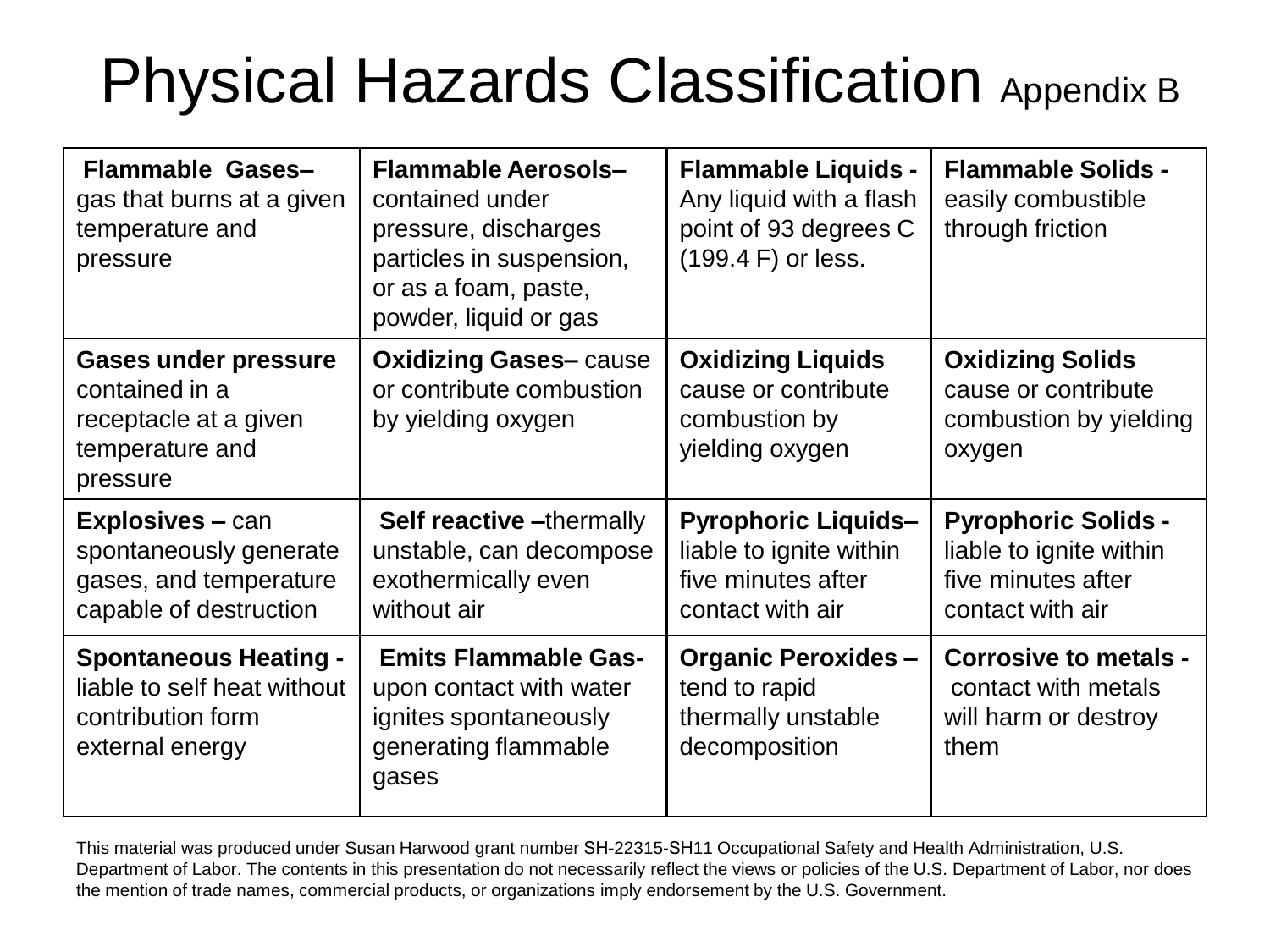# GHS Pictograms

| <b>Exploding bomb</b>                                  | <b>Skull and Crossbones</b>                                                                                                                 | <b>Flame</b>                                                                                                |
|--------------------------------------------------------|---------------------------------------------------------------------------------------------------------------------------------------------|-------------------------------------------------------------------------------------------------------------|
| Explosives; Self Reactive; Organic<br><b>Peroxides</b> | <b>Acute toxicity (severe)</b>                                                                                                              | Flammables; Pyrophorics; Self-Heating;<br>Emits Flammable Gas; Self Reactive; •<br><b>Organic Peroxides</b> |
| <b>Gas Cylinder</b>                                    | <b>Health Hazard</b>                                                                                                                        | <b>Flame over circle</b>                                                                                    |
| <b>Gases under pressure</b>                            | Carcinogen; Mutagenicity; Reproductive<br><b>Toxicity; Respiratory Sensitizer; Target</b><br><b>Organ Toxicity; Aspiration Toxicity</b>     | <b>Oxidizers</b>                                                                                            |
| <b>Corrosion</b>                                       | <b>Exclamation mark</b>                                                                                                                     | <b>Environmental</b>                                                                                        |
| <b>Corrosives</b>                                      | <b>Skin Sensitizer; Acute Toxicity</b><br>Irritant;<br>(harmful); Narcotic effects; Respiratory<br>Tract Irritant; Hazardous to Ozone Layer | <b>Aquatic Toxicity (OSHA did not propose</b><br>this pictogram)                                            |

This material was produced under Susan Harwood grant number SH-22315-SH11 Occupational Safety and Health Administration, U.S. Department of Labor. The contents in this presentation do not necessarily reflect the views or policies of the U.S. Department of Labor, nor does the mention of trade names, commercial products, or organizations imply endorsement by the U.S. Government.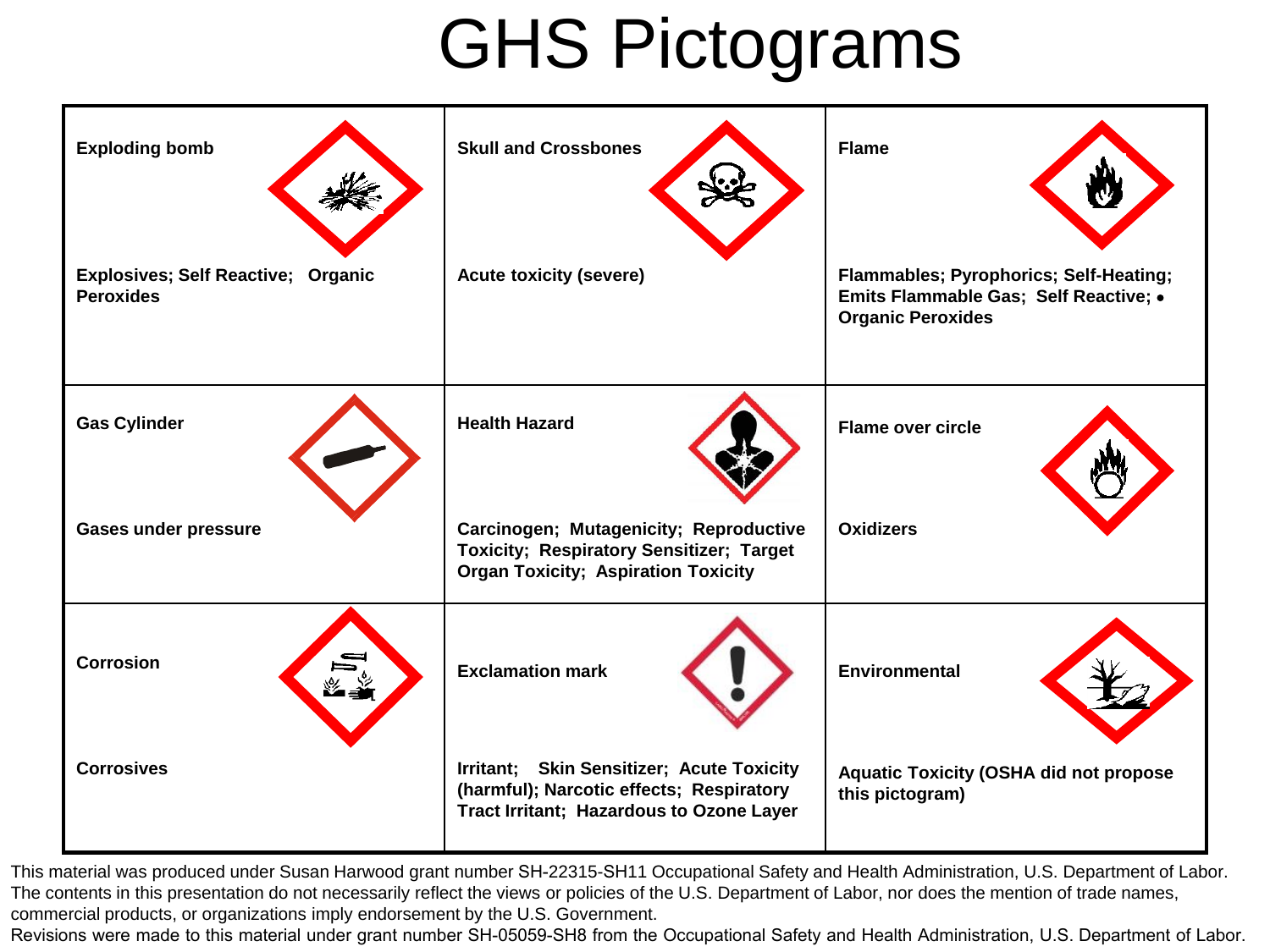# Safety Data Sheet Content

- **1. Identification**
- **2. Hazard (s) identification**
- **3. Composition/ information on ingredients**
- **4. First-aid measures**
- 
- **6. Accidental release measures**
- **7. Handling and storage**
- **8. Exposure control/ personal protection**
- **9. Physical and chemical propert ies**
- **10. Stability and reactivity**
- **11. Toxicological information**
- *12. Ecological information*
- *13. Disposal considerations*
- **14. Transport information**
- *15. Regulatory information*

#### **16. Other information**

Not under OSHA urisdiction

OSHA proposes sections 1-11 **5. Fire-fighting measures** and 16 be mandatory

This material was produced under Susan Harwood grant number SH-22315-SH11 Occupational Safety and Health Administration, U.S. Department of Labor. The contents in this presentation do not necessarily reflect the views or policies of the U.S. Department of Labor, nor does the mention of trade names, commercial products, or organizations imply endorsement by the U.S. Government.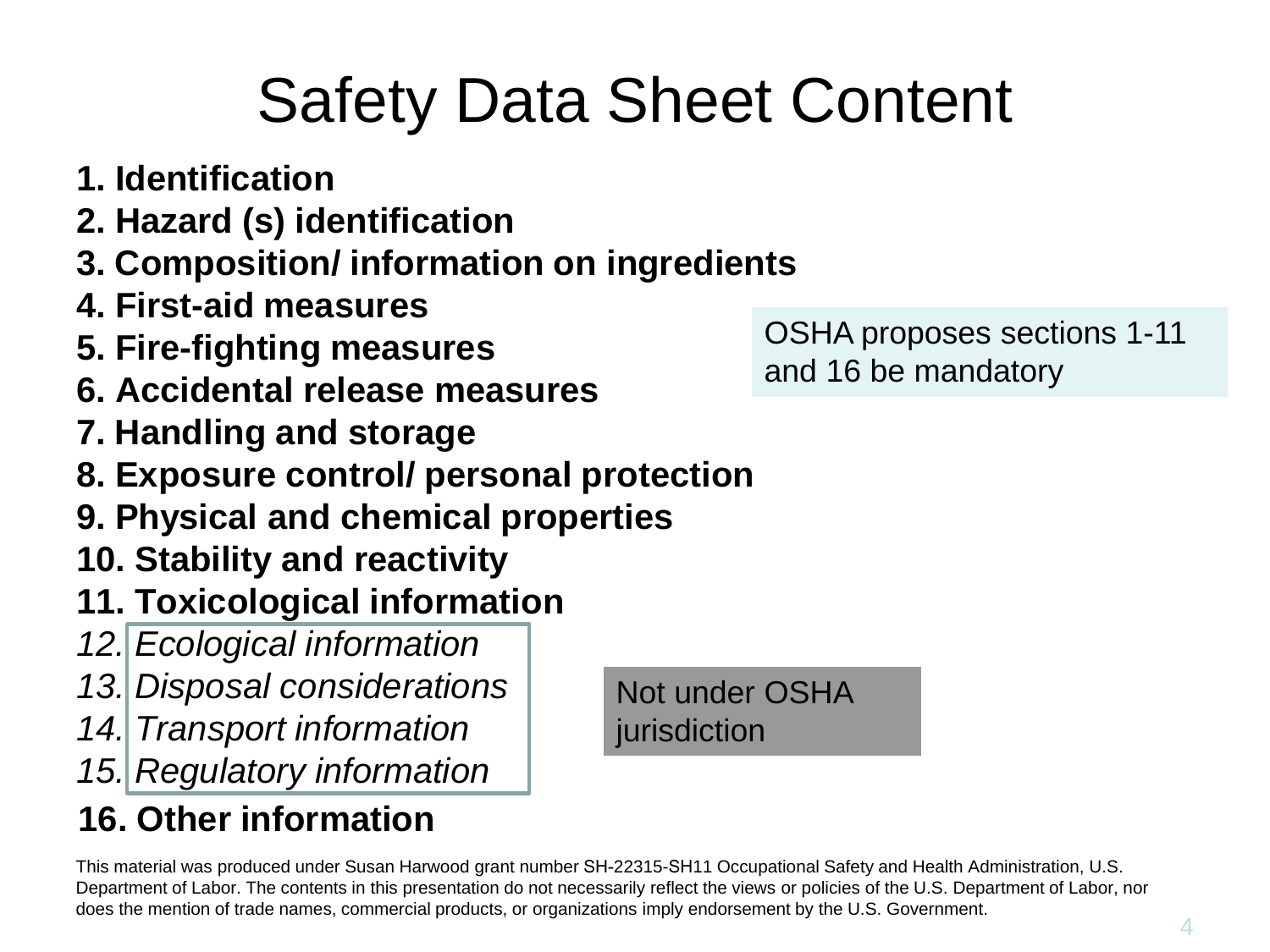### Preparing the label

10 Health Hazard **Classifications** 

16 Physical Hazard **Classifications** 

Appendix A

Appendix B

Designation of Categories of Hazard



Determines Label Elements

Pictogram – Hazard Statement – Signal Word - Precautionary Statements

### Once a chemical has been classified, the label preparer can obtain the relevant harmonized information from Appendix C for the label

This material was produced under Susan Harwood grant number SH-22315-SH11 Occupational Safety and Health Administration, U.S. Department of Labor. The contents in this presentation do not necessarily reflect the views or policies of the U.S. Department of Labor, nor does the mention of trade names, commercial products, or organizations imply endorsement by the U.S. Government.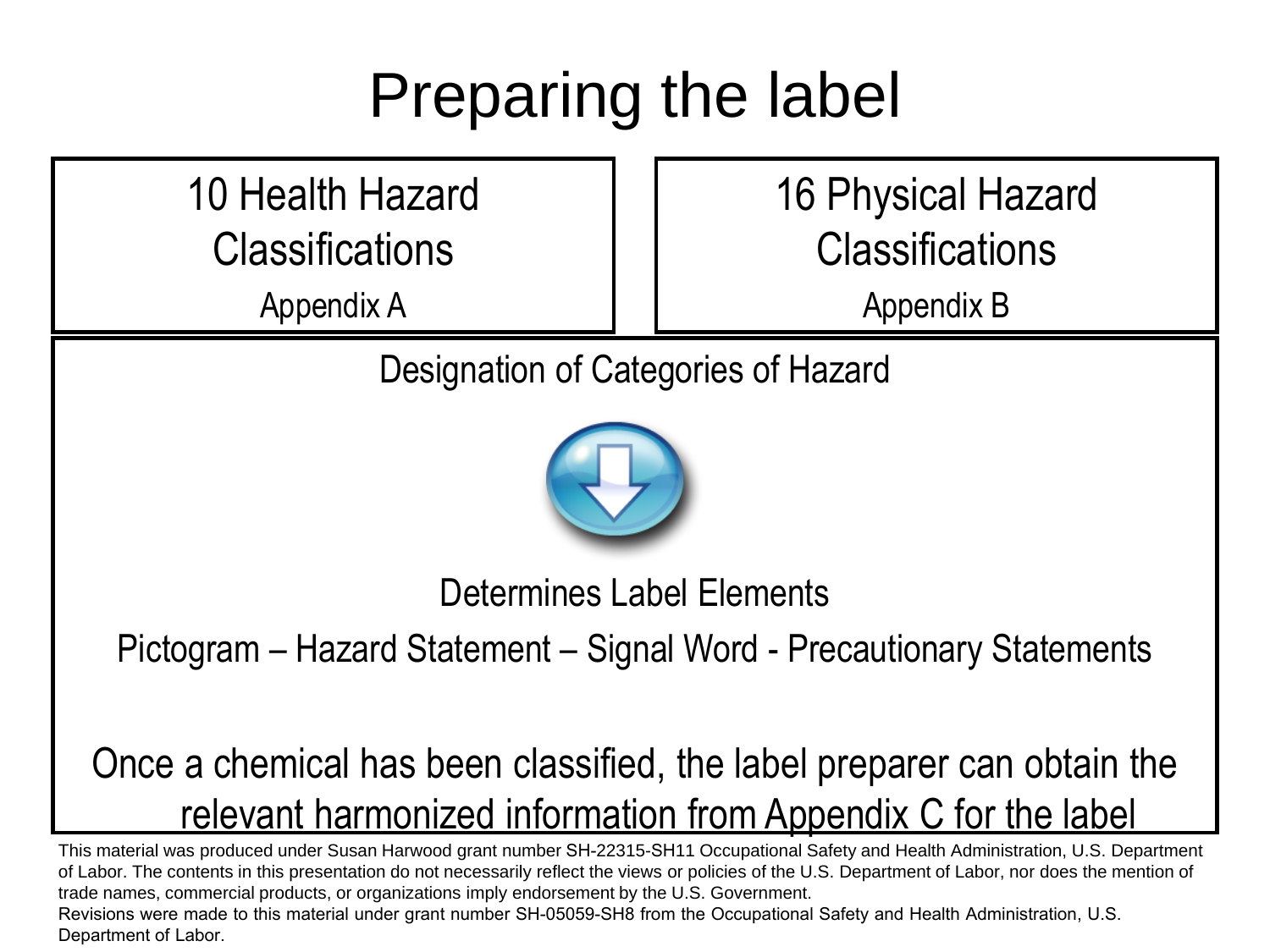# Appendix C

| <b>C.4.1 ACUTE TOXICITY - ORAL</b><br>(CLASSIFIED IN ACCORDANCE with appendix A.1)                                                                                                                  |             |                                                                                                                                                                                                                                       |                  |                                                                                                                                                   |  |  |
|-----------------------------------------------------------------------------------------------------------------------------------------------------------------------------------------------------|-------------|---------------------------------------------------------------------------------------------------------------------------------------------------------------------------------------------------------------------------------------|------------------|---------------------------------------------------------------------------------------------------------------------------------------------------|--|--|
|                                                                                                                                                                                                     |             |                                                                                                                                                                                                                                       |                  | Pictogram<br>Skull and crossbones                                                                                                                 |  |  |
| <b>Hazard category</b>                                                                                                                                                                              | Signal word | <b>Hazard statement</b>                                                                                                                                                                                                               |                  |                                                                                                                                                   |  |  |
| 1                                                                                                                                                                                                   | Danger      | Fatal if swallowed                                                                                                                                                                                                                    |                  |                                                                                                                                                   |  |  |
| $\mathbf{2}$                                                                                                                                                                                        | Danger      | Fatal if swallowed                                                                                                                                                                                                                    |                  |                                                                                                                                                   |  |  |
|                                                                                                                                                                                                     |             |                                                                                                                                                                                                                                       |                  |                                                                                                                                                   |  |  |
| Precautionary statements                                                                                                                                                                            |             |                                                                                                                                                                                                                                       |                  |                                                                                                                                                   |  |  |
| <b>Prevention</b>                                                                                                                                                                                   |             | Response                                                                                                                                                                                                                              | <b>Storage</b>   | <b>Disposal</b>                                                                                                                                   |  |  |
| Wash thoroughly after handling.<br>Manufacturer, importer, or distributor<br>to specify parts of the body to be washed<br>after handling.<br>Do not eat, drink or smoke when using<br>this product. |             | If swallowed: Immediately call a<br>poison center or doctor/physician.<br>Specific treatment (see  on this label)<br>Reference to supplemental first aid<br>instruction.<br>- if immediate administration of antidote<br>is required. | Store locked up. | Dispose of contents/container<br>$\mathbf{t_0}$<br>in accordance with<br>local/regional/national/internation<br>al regulations (to be specified). |  |  |
|                                                                                                                                                                                                     |             | Rinse mouth.                                                                                                                                                                                                                          |                  |                                                                                                                                                   |  |  |

This material was produced under Susan Harwood grant number SH-22315-SH11 Occupational Safety and Health Administration, U.S. Department of Labor. The contents in this presentation do not necessarily reflect the views or policies of the U.S. Department of Labor, nor does the mention of trade names, commercial products, or organizations imply endorsement by the U.S. Government.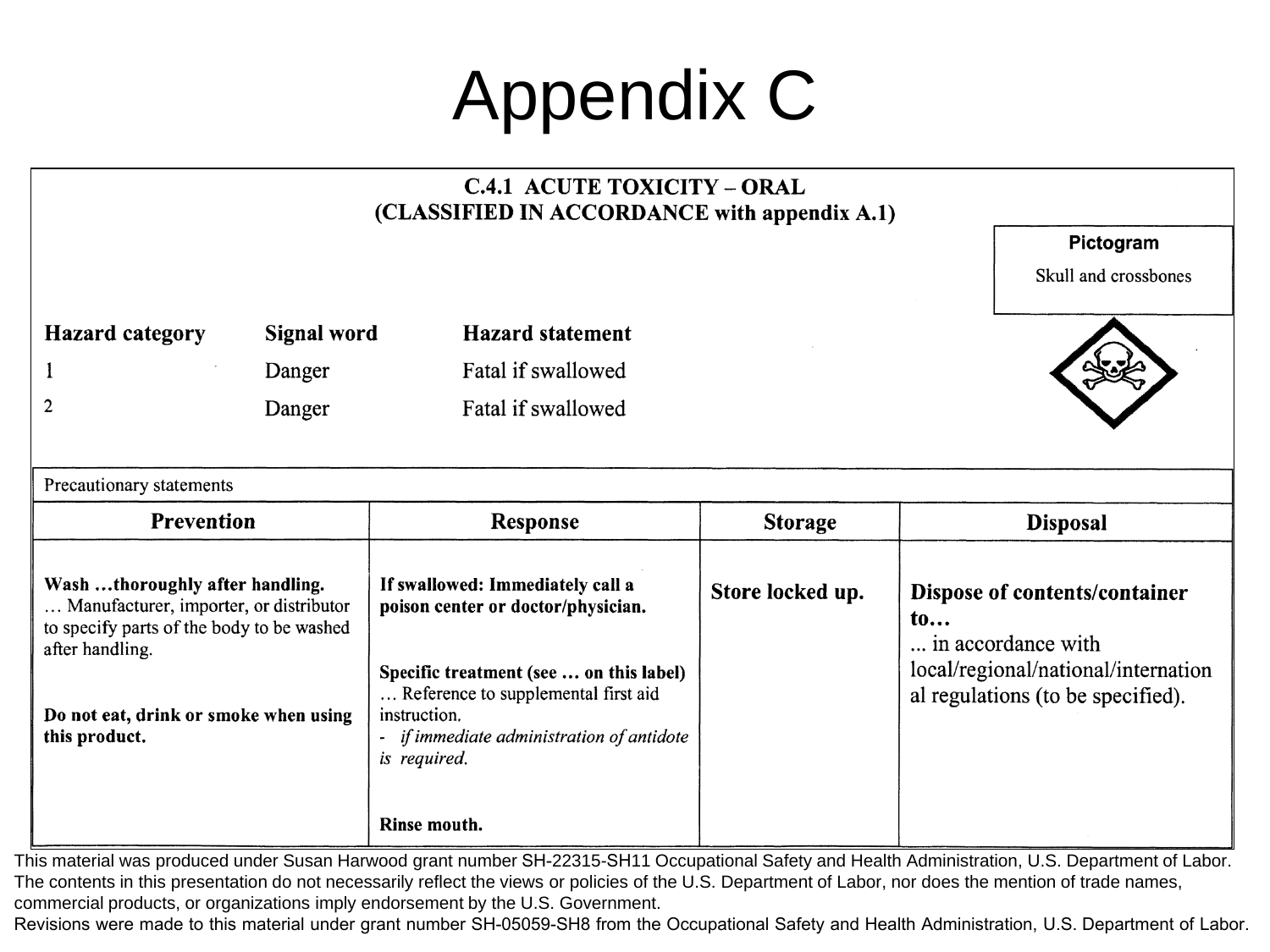### Label Example

Example GHS Inner Container Label (e.g., bottle inside a shipping box)



**ToxiFlam (Contains: XYZ)** 



**Danger! Toxic If Swallowed, Flammable Liquid and Vapor** 

Do not eat, drink or use tobacco when using this product. Wash hands thoroughly after handling. Keep container tightly closed. Keep away from heat/sparks/open flame. - No smoking. Wear protective gloves and eye/face protection. Ground container and receiving equipment. Use explosion-proof electrical equipment. Take precautionary measures against static discharge. Use only non-sparking tools. Store in cool/well-ventilated place.

#### **IF SWALLOWED: Immediately call a POISON CONTROL CENTER or doctor/physician. Rinse mouth.**

In case of fire, use water fog, dry chemical, CO<sub>2</sub>, or "alcohol" foam.

See Safety Data Sheet for further details regarding safe use of this product.

MyCompany, MyStreet, MyTown NJ 00000, Tel: 444 999 9999

This material was produced under Susan Harwood grant number SH-22315-SH11 Occupational Safety and Health Administration, U.S. Department of Labor. The contents in this presentation do not necessarily reflect the views or policies of the U.S. Department of Labor, nor does the mention of trade names, commercial products, or organizations imply endorsement by the U.S. Government. Revisions were made to this material under grant number SH-05059-SH8 from the Occupational Safety and Health Administration, U.S. Department of Labor.